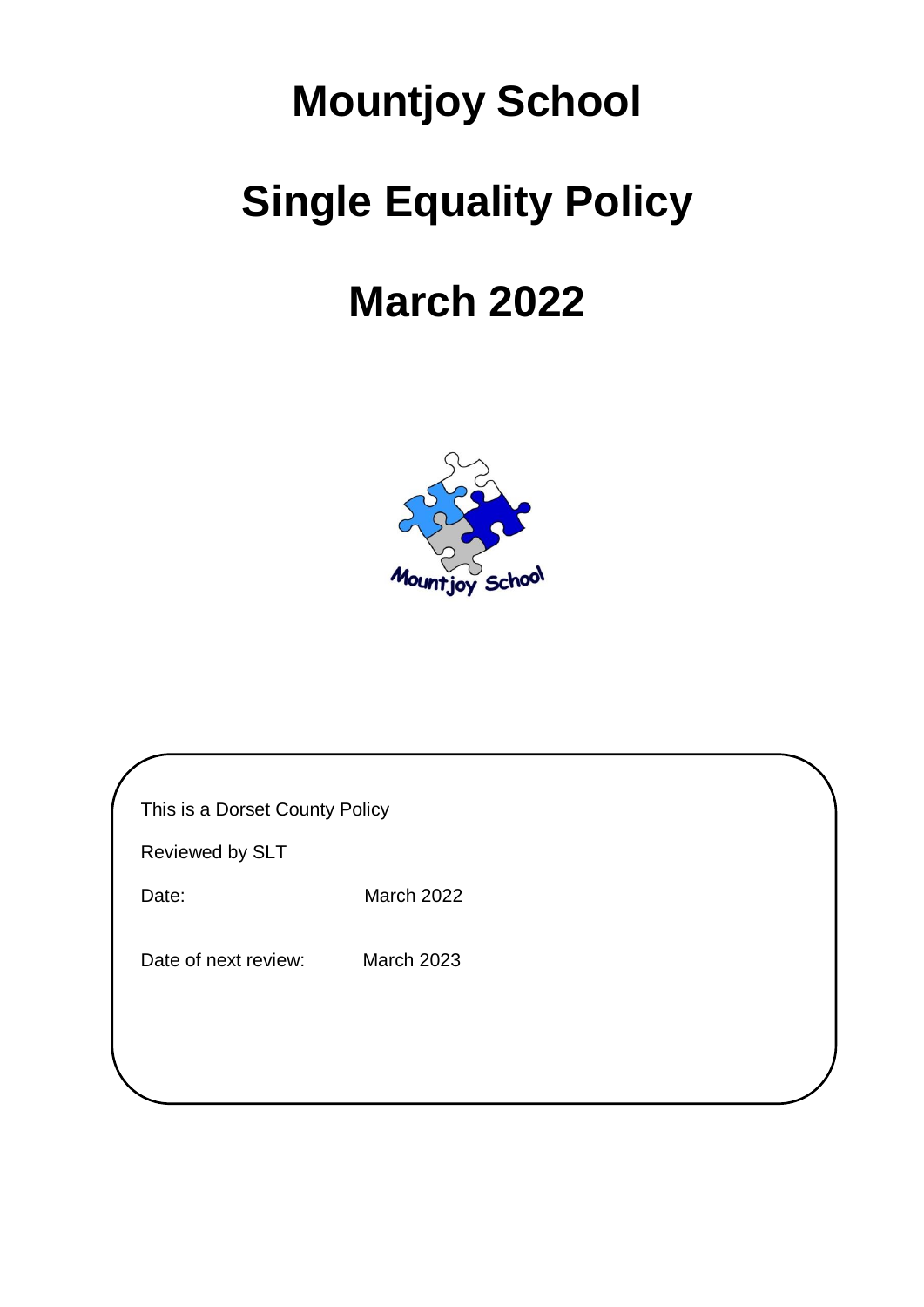### **Mountjoy Single Equality Policy 2022**

Mountjoy is a Rights Respecting School.

This policy reflects the **[Equality Act 2010](http://www.equalities.gov.uk/equality_act_2010.aspx)** which harmonises and replaces previous legislation including the Race Relations Act 1976, Disability Discrimination Act 1995, Gender Recognition Act 2004 and Sex Discrimination Act 1975. The policy therefore supersedes all previous school policies on Disability, Ethnicity (i.e., Race) and Gender. Through this policy Mountjoy School will fulfil its public duty to have due regard to the need to eliminate unlawful discrimination, advance equality of opportunity, and foster good relations in connection with disability, ethnicity, gender, religion, sexual identity, and where appropriate, age (applicable to employees only). The guiding principles in this policy refer to all individuals and therefore are equally applicable to pupils, staff, governors in addition to visitors to Mountjoy School.

#### **Legal framework**

Duties as identified in the Equality Act 2010 and its [Schedules.](http://www.legislation.gov.uk/ukpga/2010/15/contents) There are nine equality strands (known as Protected Characteristics):

- **age**
- **gender reassignment**
- **being married or in a civil partnership**
- **being pregnant or on maternity leave**
- **disability**
- **race including colour, nationality, ethnic or national origin**
- **religion or belief**
- **sex**
- **sexual orientation**

Each relates to direct discrimination, discrimination by association, discrimination by perception, indirect discrimination; harassment and victimization. Mountjoy School will seek to achieve positive action in respect of the Act.

**It should be noted that all schools have a duty to comply with the Equality Act 2010 and the Public Sector Duties, and failure to do so could result in legal action against the school's Governing Body. Employees of the school acting on behalf of the Governing Body are also liable for their own discriminatory actions.**

Mountiov School is mindful of the [Public Sector Equality Duty](http://www.equalities.gov.uk/equality_act_2010/public_sector_equality_duty.aspx) which came into force on 5 April 2011, and will publish relevant information on the school's website:

(i) [Equality Information](http://www.equalityhumanrights.com/uploaded_files/EqualityAct/PSED/information_guidance.pdf) by 31 December 2011(for schools with more that 150 employees \*\* (ii) our [Equality Objectives](http://www.equalityhumanrights.com/uploaded_files/EqualityAct/PSED/objectives_guideance.pdf) from 6 April 2012 and to monitor, and report upon these annually.

(\*\* NB most schools will not require this clause but may wish to add a sentence about how employment information is gathered and review in line with the Equality Act 2010)

#### **Good Practice**

- 1. We strive to achieve a cohesive community and expect that children respect one another and behave with respect to one another, and that their parents feel fully engaged in the school.
- 2. We aim to enhance a wider sense of community locally, as well as in the context of the UK and the World communities.
- 3. We support the [UN Convention on the Rights of the Child,](http://www.unicef.org/crc/files/Rights_overview.pdf) the [UN Convention on the Rights of](http://www.un.org/disabilities/documents/convention/convoptprot-e.pdf)  [People with Disabilities,](http://www.un.org/disabilities/documents/convention/convoptprot-e.pdf) and the [Human Rights](http://www.legislation.gov.uk/ukpga/1998/42/contents) Act 1998. Through our policies and actions we undertake to ensure that every child and young person is healthy, safe, is able to enjoy and achieve in their learning experience, and is able to contribute to the wider community.
- 4. We consider it prudent and sensible to maintain the practice of logging racist incidents and reporting them to the LA. We monitor and log incidents that discriminate against children and young people or adults in our school with protected characteristics, e.g., homophobic bullying. We also monitor and log bullying incidents directed towards those with special educational needs.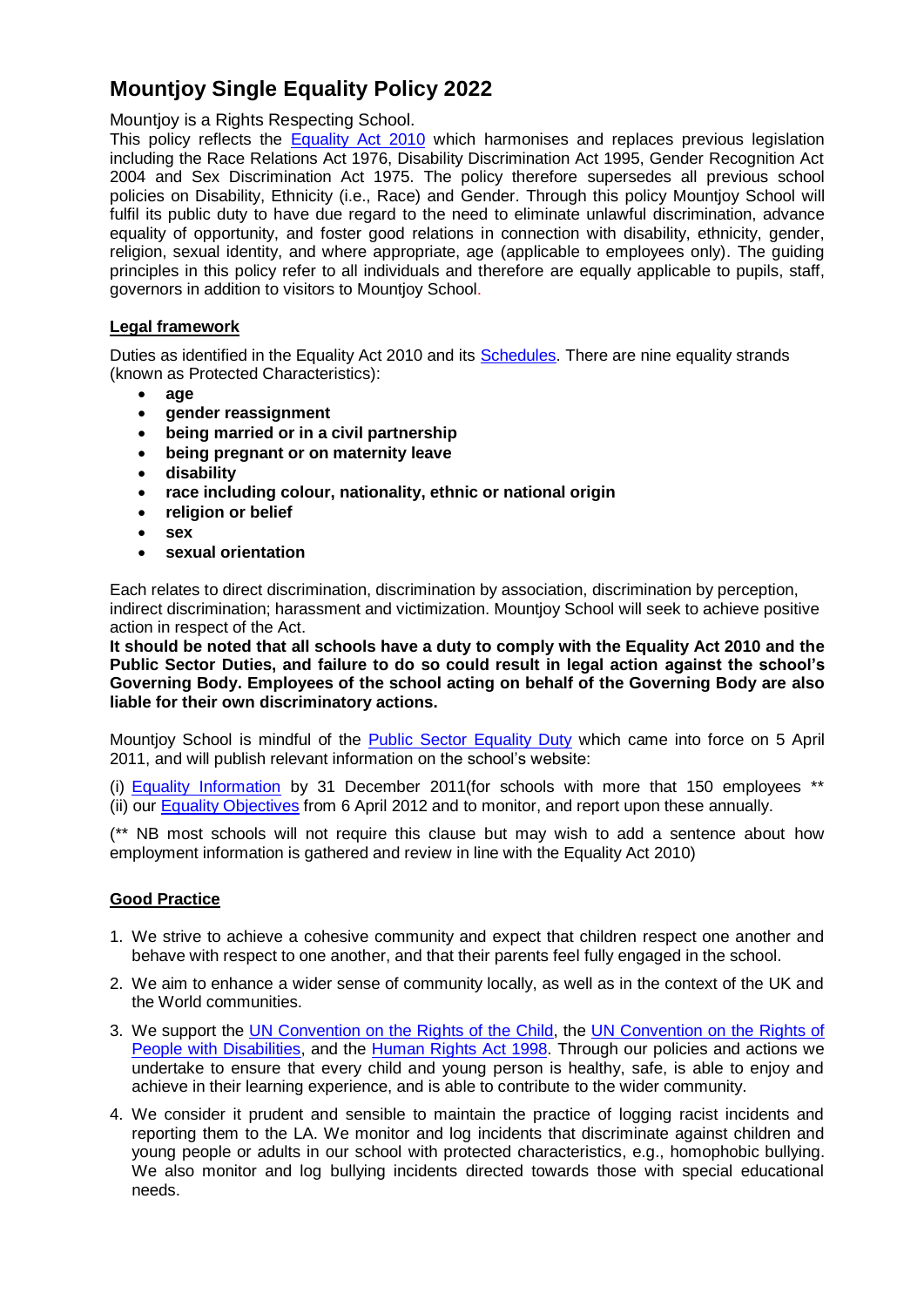#### **Guiding principles**

In fulfilling the legal obligations and establishing our school ethos, we are guided by 9 principles:

#### **Principle 1: All learners are of equal value**

We see all learners and potential learners, and their parents and carers, as of equal value:

- whether or not they are disabled
- whatever their ethnicity, culture, religious affiliation, national origin or national status
- whatever their gender or gender identity
- whatever their sexual identity.

#### **Principle 2: We recognise and respect difference**

Treating people equally (Principle 1 above) does not necessarily involve treating them all the same. Policies, procedures and activities must not discriminate but must nevertheless take account of differences of life-experience, outlook and background, and in the kinds of barrier and disadvantage which people may face, in relation to Protected Characteristics.

#### **Principle 3: We foster positive attitudes and relationships and a shared sense of cohesion and belonging**

Policies, procedure and activities promote:

- positive attitudes and actions towards disabled people, good relations between disabled and non-disabled people, and an absence of harassment of disabled people
- positive interaction, good relations and dialogue between groups and communities different from each other in terms of ethnicity, culture, religious affiliation, national origin or national status, and an absence of prejudice related bullying and incidents
- mutual respect and good relations between boys and girls, women and men and an absence of sexual and homophobic harassment.

#### **Principle 4: We observe good equalities practice in staff recruitment, retention and development**

Policies and procedures benefit all employees and potential employees, for example in recruitment and promotion and in continuing professional development:

- whether or not they are disabled
- whatever their ethnicity, culture, religious affiliation, national origin or national status
- whatever their gender and sexual identity and with full respect for legal rights relating to pregnancy and maternity.

#### **Principle 5: We aim to reduce and remove inequalities and barriers that already exist**

In addition to avoiding or minimising possible negative impacts of our policies, we take opportunities to maximise positive impacts by reducing and removing inequalities and barriers that may already exist between:

- disabled and non-disabled
- people of different ethnic, cultural and religious backgrounds
- people with different sexual orientation, LGBTQ+ as well as heterosexual communities.

#### **Principle 6: We consult and involve widely**

People affected by a policy or activity should be consulted and involved in the design of new policies and in the review of existing ones. Consultation involves:

- disabled and non-disabled
- people of different ethnic, cultural and religious backgrounds
- girls and boys, women and men and transgender
- LGBTQ+ as well as heterosexual communities.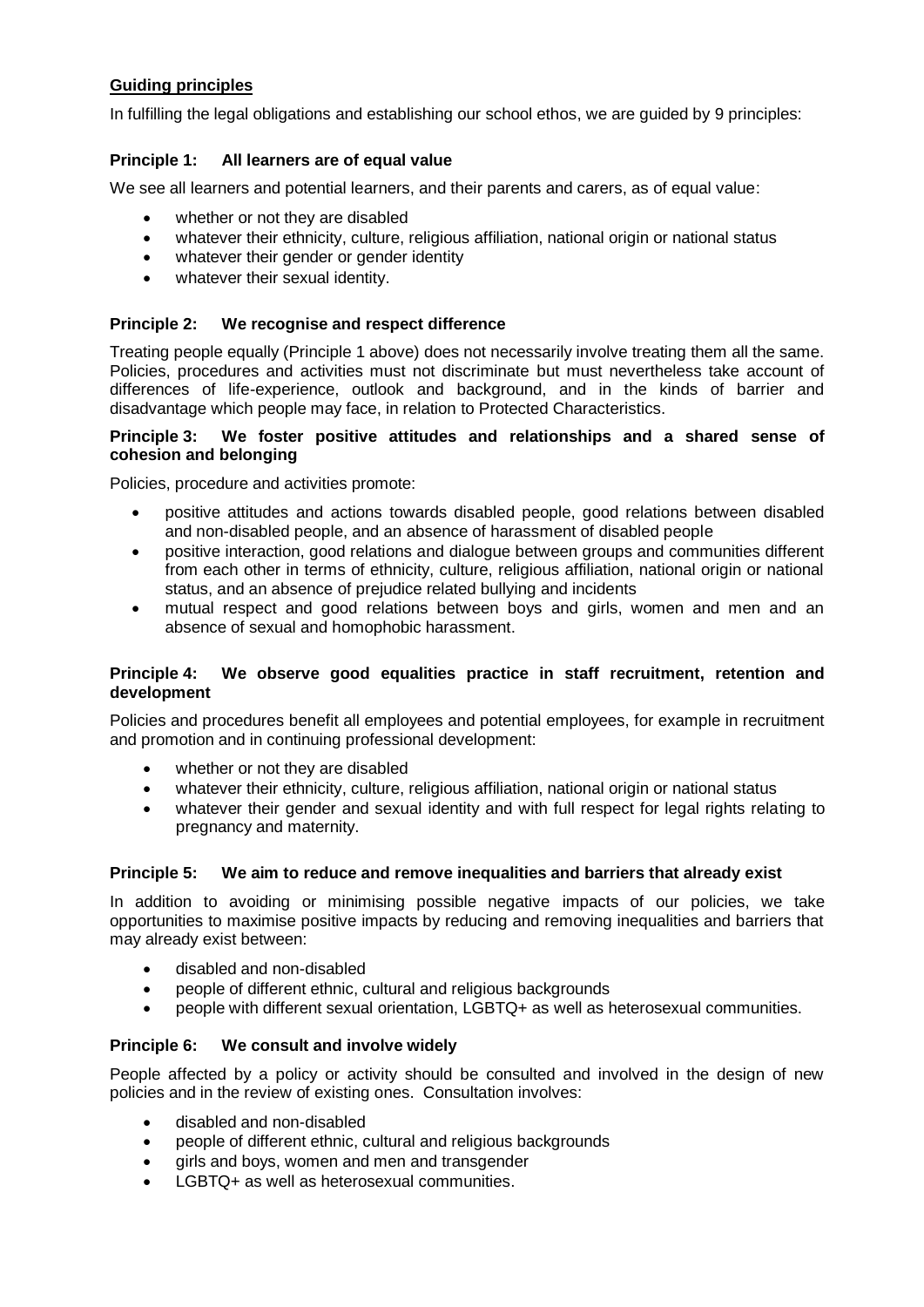#### **Principle 7: We address prejudice and prejudice related bullying**

We oppose all forms of prejudice which stand in the way of fulfilling the legal duties listed above:

- prejudices around disability and special educational needs
- prejudices around racism and xenophobia, including those that are directed against religious groups and communities, for example anti-Semitism and Islamophobia, and those that are directed against Travellers, migrants, refugees and people seeking asylum
- prejudice reflecting sexism or homophobia.

#### **Principle 8: Society as a whole should benefit**

Policies and activities should benefit society as a whole, both locally and nationally, by fostering greater social cohesion and greater participation in public life of:

- disabled and non-disabled
- people of different ethnic, cultural and religious backgrounds
- girls and boys, women and men
- gay people as well as heterosexual.

#### **Principle 9: Objectives** (covered by Equality Objectives after 6/4/12)

Each year we formulate and publish specific and measurable equality objectives, based on the evidence we have collected and published, in relation to:

- disability
- ethnicity, religion and culture
- gender.

#### **Arrangements, Roles and Responsibilities**

- 1. The equality objectives for Mountjoy School will be set out formally and are referenced in the Mountjoy School Development Plan. They will be reviewed annually, and refreshed on a fouryear cycle.
- 2. The equality employment information will be monitored and reported to the Governing Body on an annual basis.
- 3. Mountjoy School will undertake Equality Impact Assessment (Equality Analysis) exercises when renewing or reviewing policy or practice to ensure full compliance with the Equality Act 2011.

#### **Curriculum**

- 4. Curriculum information will also be evaluated by looking specifically at equality groups in addition to the standard analysis conducted by the school and adjustments as appropriate to ensure that equality groups are supported positively.
- 5. All other data relating to whole school monitoring will encompass scrutiny of equality information so that groups are supported positively.
- 6. When it is reviewed, each curriculum subject or area will ensure that teaching and learning will reflect our Guiding Principles as set out above.

#### **Staff and Governors**

- 7. The Governing Body is responsible for ensuring that the school complies with legislation, and that this policy and its related procedures and action plans are implemented.
- 8. A member of the Governing Body has the role of monitoring the implementation of this policy.
- 9. The Headteacher is responsible for implementing the policy; for ensuring that all staff are aware of their responsibilities and are given appropriate training and support; and for taking appropriate action in any cases of unlawful discrimination.
- 10. A senior member of staff has day-to-day responsibility for co-ordinating implementation of this policy.